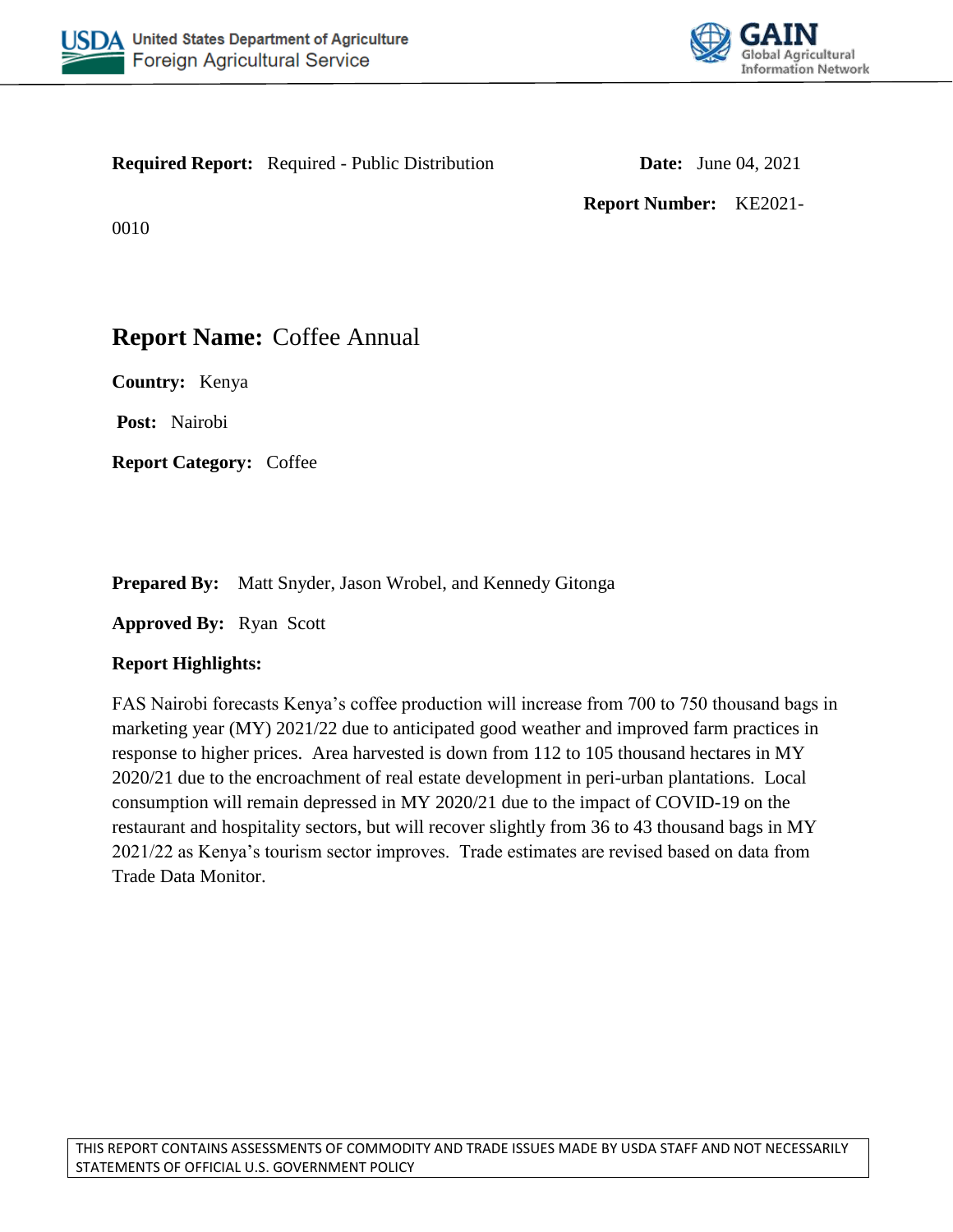| Coffee, Green                                 | 2019/2020            |                 | 2020/2021            |                 | 2021/2022<br>Oct 2021 |                 |
|-----------------------------------------------|----------------------|-----------------|----------------------|-----------------|-----------------------|-----------------|
| <b>Market Year Begins</b>                     | Oct 2019             |                 | Oct 2021             |                 |                       |                 |
| Kenya                                         | <b>USDA Official</b> | <b>New Post</b> | <b>USDA Official</b> | <b>New Post</b> | <b>USDA Official</b>  | <b>New Post</b> |
| Area Planted (1000 HA)                        | 112                  | 112             | 112                  | 105             | $\Omega$              | 105             |
| Area Harvested (1000 HA)                      | 112                  | 112             | 112                  | 105             | $\overline{0}$        | 104             |
| <b>Bearing Trees (MILLION TREES)</b>          | 178                  | 178             | 178                  | 170             | $\vert 0 \vert$       | 169             |
| <b>Non-Bearing Trees (MILLION TREES)</b>      | $\Omega$             | $\theta$        | $\Omega$             | $\Omega$        | $\vert 0 \vert$       | $\theta$        |
| <b>Total Tree Population (MILLION TREES)</b>  | 178                  | 178             | 178                  | 170             | $\vert 0 \vert$       | 169             |
| Beginning Stocks (1000 60 KG BAGS)            | 55                   | 215             | 20                   | 205             | $\vert 0 \vert$       | 180             |
| <b>Arabica Production (1000 60 KG BAGS)</b>   | 725                  | 750             | 650                  | 700             | $\vert 0 \vert$       | 750             |
| Robusta Production (1000 60 KG BAGS)          | $\Omega$             | $\overline{0}$  | $\Omega$             | $\overline{0}$  | $\overline{0}$        | $\overline{0}$  |
| Other Production (1000 60 KG BAGS)            | $\Omega$             | $\theta$        | $\Omega$             | $\Omega$        | $\overline{0}$        | $\overline{0}$  |
| Total Production (1000 60 KG BAGS)            | 725                  | 750             | 650                  | 700             | $\vert 0 \vert$       | 750             |
| Bean Imports (1000 60 KG BAGS)                | $\vert 0 \vert$      | $\overline{0}$  | $\overline{0}$       | $\vert 0 \vert$ | $\vert 0 \vert$       | $\mathbf{0}$    |
| Roast & Ground Imports (1000 60 KG BAGS)      | $\Omega$             | $\theta$        | $\theta$             | $\theta$        | $\Omega$              | $\theta$        |
| Soluble Imports (1000 60 KG BAGS)             | 30 <sup>°</sup>      | 11              | 35                   | 11              | $\overline{0}$        | 13              |
| Total Imports (1000 60 KG BAGS)               | 30 <sup>°</sup>      | 11              | 35                   | 11              | $\vert 0 \vert$       | 13              |
| Total Supply (1000 60 KG BAGS)                | 810                  | 978             | 705                  | 916             | $\overline{0}$        | 943             |
| <b>Bean Exports (1000 60 KG BAGS)</b>         | 735                  | 737             | 620                  | 700             | $\vert 0 \vert$       | 720             |
| Rst-Grnd Exp. (1000 60 KG BAGS)               | $\Omega$             | $\Omega$        | $\Omega$             | $\Omega$        | $\overline{0}$        | $\overline{0}$  |
| Soluble Exports (1000 60 KG BAGS)             | $\Omega$             | $\Omega$        | $\Omega$             | $\Omega$        | 0                     | $\theta$        |
| Total Exports (1000 60 KG BAGS)               | 735                  | 737             | 620                  | 700             | $\vert 0 \vert$       | 720             |
| Rst, Ground Dom. Consum (1000 60 KG<br>BAGS)  | 30 <sup>°</sup>      | 25              | 35                   | 25              | $\Omega$              | 30              |
| Soluble Dom. Cons. (1000 60 KG BAGS)          | 25                   | 11              | 25                   | 11              | $\vert 0 \vert$       | 13              |
| Domestic Consumption (1000 60 KG BAGS)        | 55                   | 36              | 60                   | 36              | $\vert 0 \vert$       | 43              |
| Ending Stocks (1000 60 KG BAGS)               | 20                   | 205             | 25                   | 180             | $\Omega$              | 180             |
| Total Distribution (1000 60 KG BAGS)          | 810                  | 978             | 705                  | 916             | 0                     | 943             |
| (1000 HA), (MILLION TREES), (1000 60 KG BAGS) |                      |                 |                      |                 |                       |                 |

#### **Production, Supply, and Distribution (PSD)**

#### **Production**

MY 2021/22 coffee production is forecast to increase by 7 percent from 700 to 750 thousand bags due to higher yields from good weather, better crop husbandry practices, and an anticipated high-producing period in Kenya's coffee production cycle. Weather projections for MY 2021/22 indicate that many coffee-growing regions will receive rainfall and temperatures which are conducive to coffee growing. Additionally, yields are projected to increase due to improved crop husbandry practices by farmers as growers rehabilitate their farms and increase inputs in response to improved prices. MY 2021/22 is also expected to be a cyclical peak production year for most trees in Kenya. Coffee trees undergo annual variations in their yield, usually increasing two consecutive years and falling the third.

Area planted is revised down from 112 to 105 thousand hectares in MY 2020/21 as many large farms have been converted into real estate development, particularly in peri-urban areas such as Kiambu and Nyeri. This trend will continue in MY 2021/22 but will be offset as some growers plant new trees outside of peri-urban areas in response to high prices this year.

In April 2020, the Government of Kenya (GOK) announced a \$14 million coffee revitalization program, with the majority of these funds allocated to improving coffee processing and the rest dedicated to input use and support for cooperatives. The impact of this program will likely not be observed until after 2022.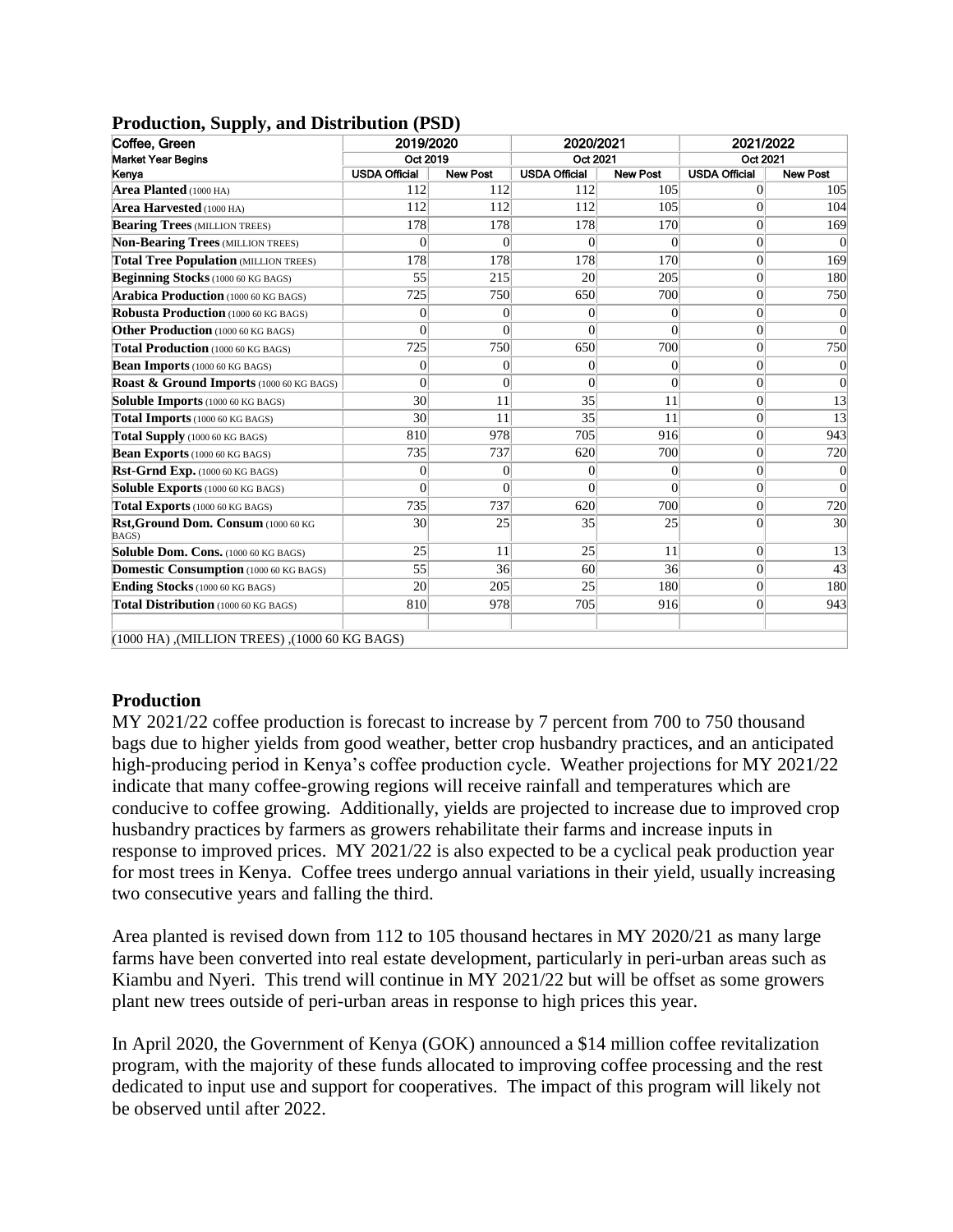## **Marketing**

Over 70 percent of coffee in Kenya is marketed by co-operatives while the remainder is done by corporate and individually owned businesses. Since 2020, the GOK has supported co-operatives through a \$26 million fund that is managed by the New Kenya Planters Cooperative Union (New KPCU), a public entity and successor to the defunct Kenya Planters Cooperative Union. Under the program, cooperative farmers who use NKPCU to market their crop receive working capital funds to increase their production.

A previously announced takeover of the Nairobi Coffee Exchange (NCE) by the Capital Market Authority (CMA) is on hold due to legal complications, bringing uncertainty and potentially disrupting the management of NCE auctions.

## **Consumption**

Coffee consumption is expected to increase from 36 to 43 thousand bags in MY 2021/22 as the tourism and hospitality sectors recover from COVID-19 disruptions. In MY 2019/20 and 2020/21 consumption was depressed due to low tourism and the closure of hotels, restaurants, coffee houses, and other eateries. As most consumers in Kenya continue to prefer tea over coffee, Kenyan consumption is driven by tourism, immigration, and rising domestic consumption in urban areas where coffee culture is taking root.

While MY 2021/22 consumption is expected to increase, it is not forecast to recover to prepandemic levels. While Kenya may see an increase in vaccinated tourists next year, Kenya itself may not achieve high vaccination levels over this timeframe. Prior to the pandemic, coffee consumption in Kenya was growing, particularly through increased investment in coffee houses. Additionally, several businesses set up training facilities to promote coffee preparation and consumption.

# **Trade**

MY 2021/21 coffee exports are expected to increase by 3 percent from 700 to 720 thousand bags due to higher production yields. Kenya's mild arabica coffee accounts for less than one percent of the world's coffee exports of the variety. As a result, most coffee from Kenya is consumed as specialty coffee and used to enhance coffee blends. Over 90 percent of Kenyan coffee is sold through the NCE while the rest is done via negotiated contracts between private parties.

In MY 2019/20, the United States regained its position as the leading export destination for Kenyan coffee. Other key destinations include Germany, Belgium, and South Korea.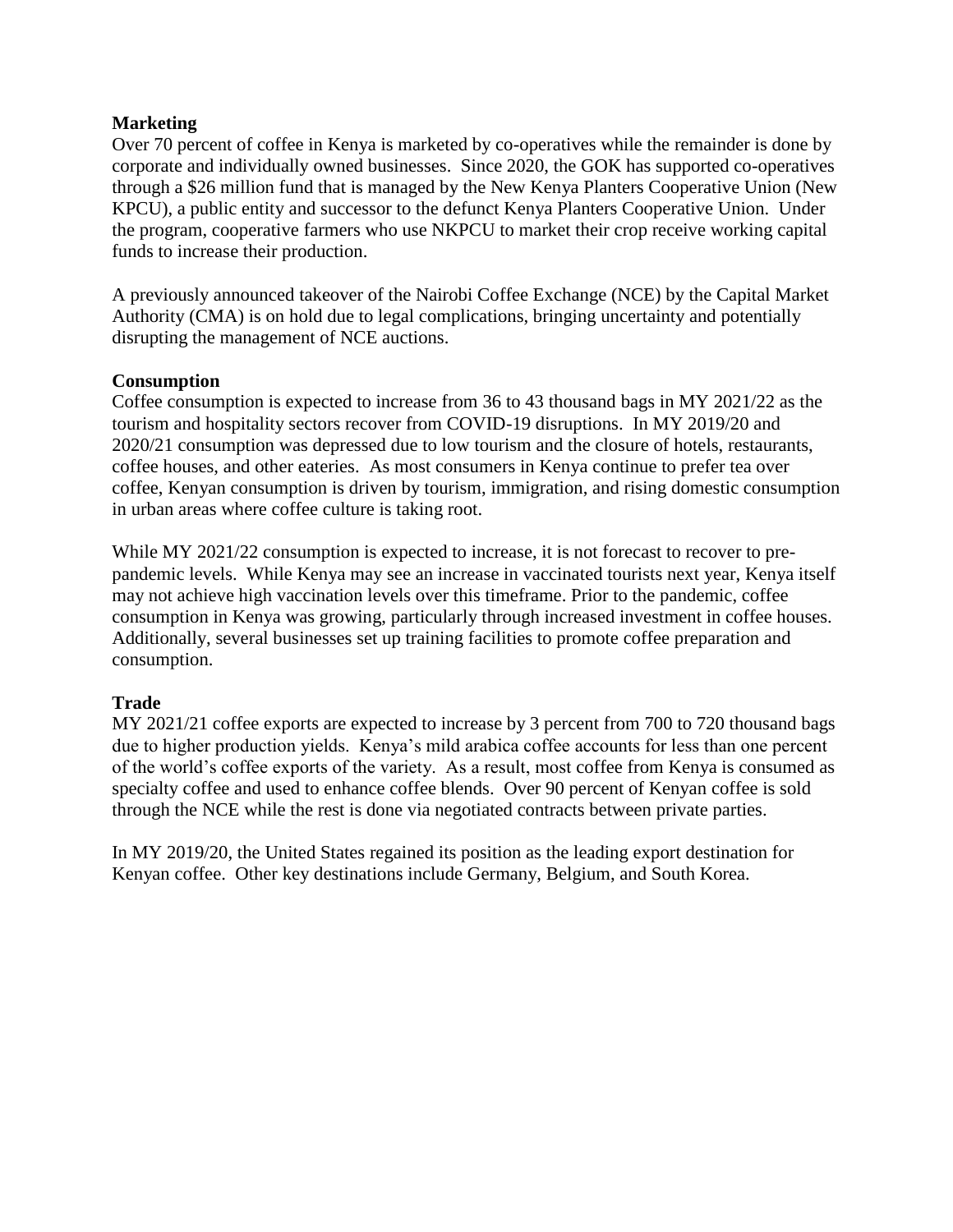| <b>Export</b><br><b>Destination</b> |       | <b>Units in Tons</b> |       | <b>Market Share</b> |      |      |  |
|-------------------------------------|-------|----------------------|-------|---------------------|------|------|--|
|                                     | 2018  | 2019                 | 2020  | 2018                | 2019 | 2020 |  |
| <b>United States</b>                | 6,438 | 6,699                | 8,833 | 15%                 | 13%  | 19%  |  |
| Germany                             | 6,580 | 9,004                | 8,726 | 15%                 | 18%  | 19%  |  |
| Belgium                             | 4,518 | 7,903                | 6,631 | 10%                 | 15%  | 14%  |  |
| South Korea                         | 4,746 | 4,204                | 4,021 | 11%                 | 8%   | 9%   |  |
| Sweden                              | 2,930 | 2,937                | 2,703 | 7%                  | 6%   | 6%   |  |
| Switzerland                         | 1,709 | 1,048                | 1,415 | 4%                  | 2%   | 3%   |  |
| Norway                              | 1,072 | 1,570                | 1,359 | 2%                  | 3%   | 3%   |  |
| Australia                           | 1,485 | 1,547                | 1,246 | 3%                  | 3%   | 3%   |  |
| Finland                             | 1,317 | 1,461                | 1,038 | 3%                  | 3%   | 2%   |  |
| United Kingdom                      | 1,027 | 1,106                | 1,012 | 2%                  | 2%   | 2%   |  |

**Leading Export Destinations for Kenya Coffee by Marketing Year**

Source: TDM

MY 2021/22 imports of soluble coffee are forecast to increase modestly from 11 thousand to 13 thousand bags due to increased consumption in the hospitality sector as vaccinated tourists begin to return to Kenya.

## **Prices**

NCE coffee prices have surged significantly since the start of MY 2020/21 due to increased purchases by traders and roasters and concerns over shortages of top-quality coffees. Industry sources indicate the quality of coffee presented at NCE has improved lately which will help sustain higher prices. The favorable price trend is expected to encourage farmers to intensify production going into MY 2021/22.



Source: NCE *Note: June not included due to auction closures in MY 2019/20*